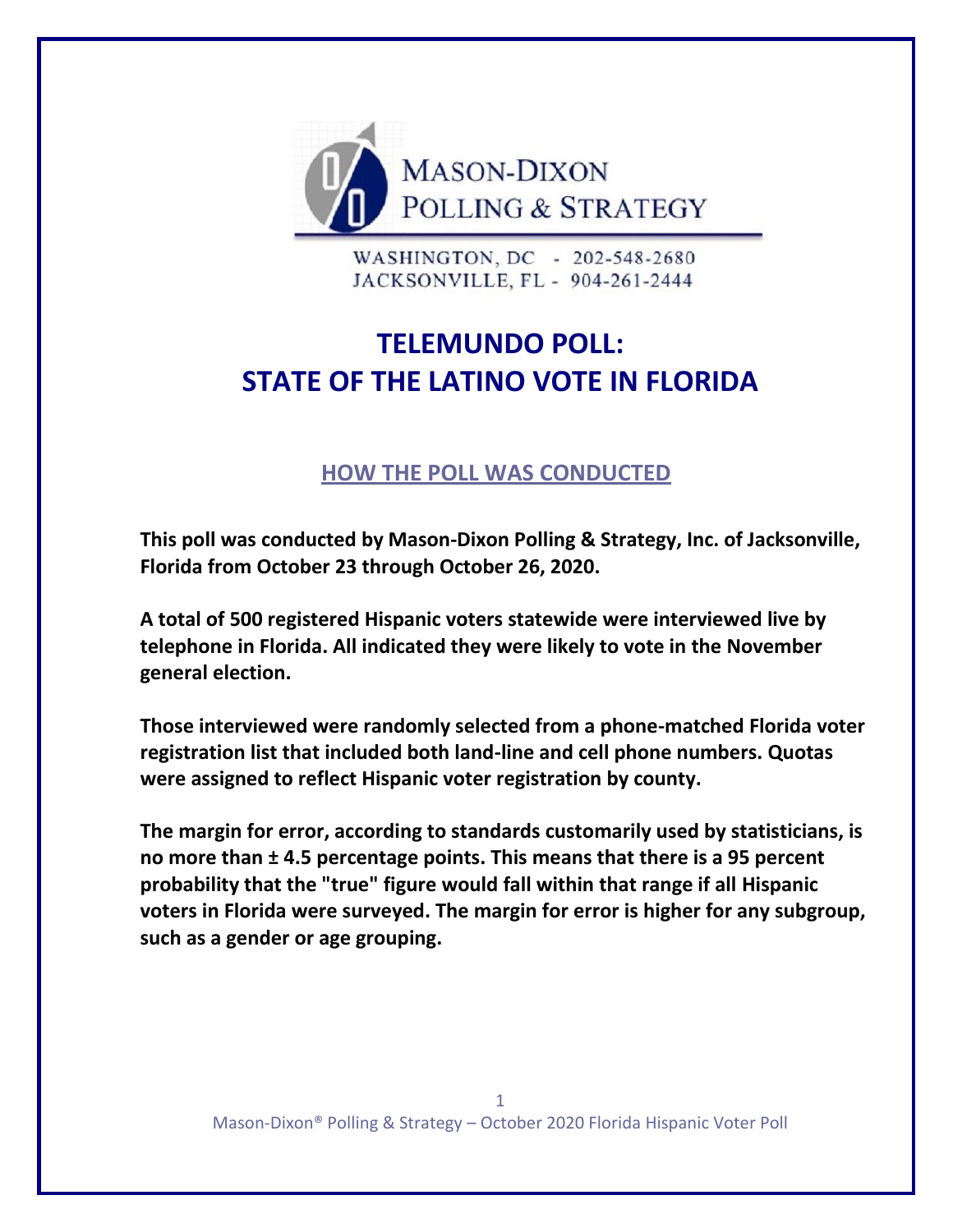**QUESTION: If the 2020 election for president were held today, would you vote for:**

- **The Democratic party ticket of Joe Biden & Kamala Harris**
- **The Republican party ticket of Donald Trump & Mike Pence**
- **Or one of the other party or independent tickets**

|                           | <b>BIDEN</b> | <b>TRUMP</b> | <b>OTHER</b> | <b>UNDECIDED</b> |
|---------------------------|--------------|--------------|--------------|------------------|
| <b>STATE</b>              | 48%          | 43%          | 2%           | 7%               |
| <b>REGION</b>             | <b>BIDEN</b> | <b>TRUMP</b> | <b>OTHER</b> | <b>UNDECIDED</b> |
| <b>Central Florida</b>    | 53%          | 37%          | 2%           | 8%               |
| <b>Tampa Bay</b>          | 53%          | 35%          |              | 12%              |
| <b>Southeast Florida</b>  | 46%          | 46%          | 2%           | 6%               |
| <b>GENDER ID</b>          | <b>BIDEN</b> | <b>TRUMP</b> | <b>OTHER</b> | <b>UNDECIDED</b> |
| <b>Male</b>               | 42%          | 50%          | 3%           | 5%               |
| <b>Female</b>             | 53%          | 37%          | 1%           | 9%               |
| <b>AGE</b>                | <b>BIDEN</b> | <b>TRUMP</b> | <b>OTHER</b> | <b>UNDECIDED</b> |
| $50$                      | 51%          | 42%          | 1%           | 6%               |
| $50+$                     | 46%          | 44%          | 2%           | 8%               |
| <b>HISPANIC ORIGIN</b>    | <b>BIDEN</b> | <b>TRUMP</b> | <b>OTHER</b> | <b>UNDECIDED</b> |
| Cuban                     | 23%          | 71%          |              | 6%               |
| <b>Puerto Rican</b>       | 66%          | 23%          |              | 11%              |
| <b>Other</b>              | 62%          | 27%          | 5%           | 6%               |
| <b>PARTY REGISTRATION</b> | <b>BIDEN</b> | <b>TRUMP</b> | <b>OTHER</b> | <b>UNDECIDED</b> |
| <b>Democrat</b>           | 89%          | 7%           |              | 4%               |
| Republican                | 1%           | 92%          |              | 7%               |
| Independent               | 43%          | 38%          | 7%           | 12%              |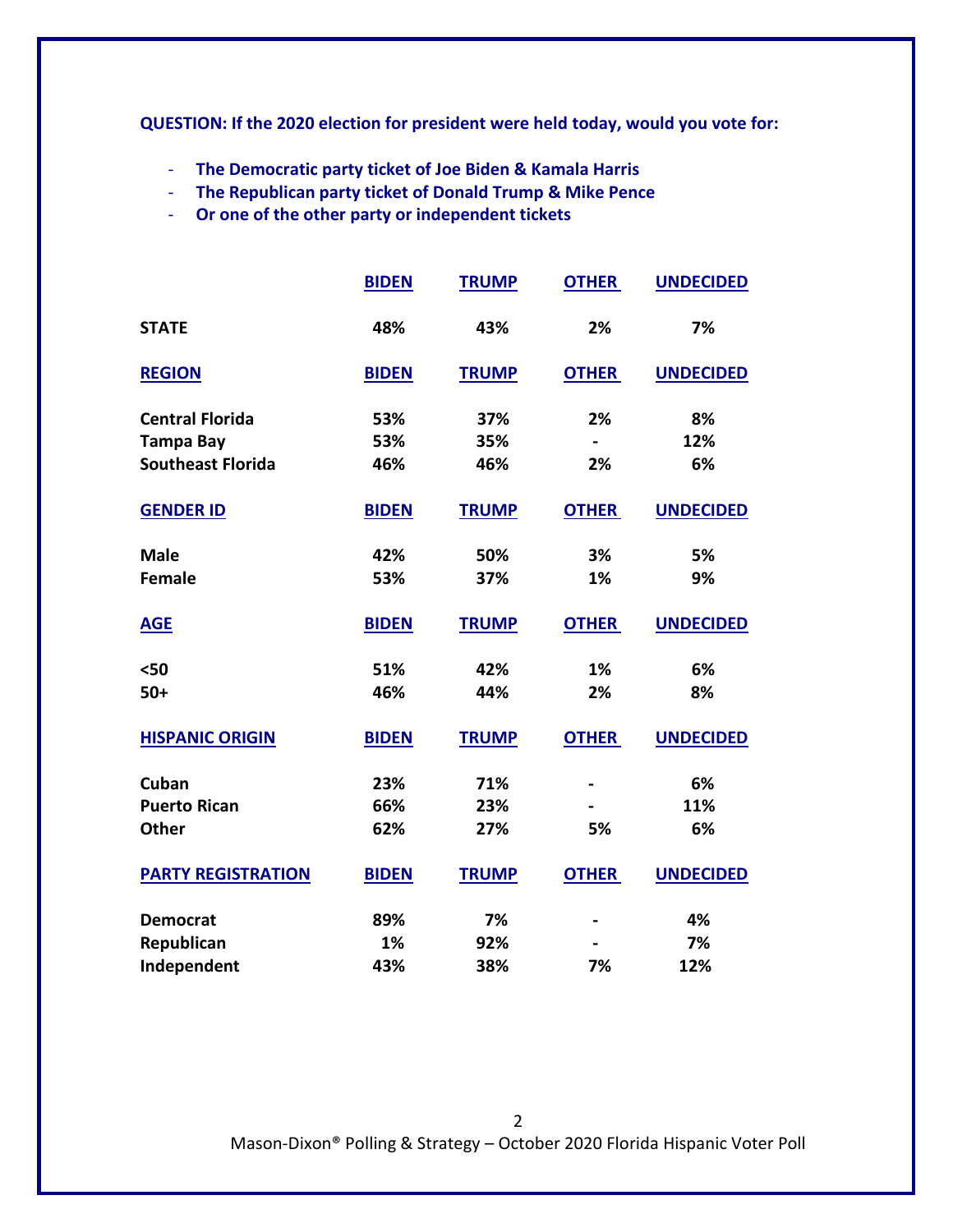**QUESTION: Which one of the following best describes your position following the debate:**

- **I had already decided to vote for Biden and the debate did not change my mind**
- **I had already decided to vote for Trump and the debate did not change my mind**
- **The debate made me more likely to vote for Biden**
- **The debate made me more likely to vote for Trump**
- **I am undecided and the debate had no effect**
- **The debate made me change my mind to undecided**

|                           | <b>BIDEN</b> | <b>TRUMP</b> | <b>LIKELY BIDEN</b> | <b>LIKELY TRUMP</b> | <b>STILL UND</b> | <b>MOVE UND</b> |
|---------------------------|--------------|--------------|---------------------|---------------------|------------------|-----------------|
| <b>STATE</b>              | 41%          | 36%          | 7%                  | 7%                  | 6%               | 3%              |
| <b>REGION</b>             | <b>BIDEN</b> | <b>TRUMP</b> | <b>LIKELY BIDEN</b> | <b>LIKELY TRUMP</b> | <b>STILL UND</b> | <b>MOVE UND</b> |
| <b>Central Florida</b>    | 47%          | 33%          | 6%                  | 4%                  | 6%               | 4%              |
| <b>Tampa Bay</b>          | 45%          | 30%          | 8%                  | 5%                  | 9%               | 3%              |
| <b>Southeast Florida</b>  | 39%          | 38%          | 7%                  | 8%                  | 4%               | 4%              |
| <b>GENDER ID</b>          | <b>BIDEN</b> | <b>TRUMP</b> | <b>LIKELY BIDEN</b> | <b>LIKELY TRUMP</b> | <b>STILL UND</b> | <b>MOVE UND</b> |
| <b>Male</b>               | 36%          | 39%          | 6%                  | 11%                 | 5%               | 3%              |
| <b>Female</b>             | 46%          | 33%          | 7%                  | 4%                  | 7%               | 3%              |
| <b>AGE</b>                | <b>BIDEN</b> | <b>TRUMP</b> | <b>LIKELY BIDEN</b> | <b>LIKELY TRUMP</b> | <b>STILL UND</b> | <b>MOVE UND</b> |
| $50$                      | 44%          | 35%          | 7%                  | 7%                  | 4%               | 3%              |
| $50+$                     | 39%          | 37%          | 7%                  | 7%                  | 7%               | 3%              |
| <b>HISPANIC ORIGIN</b>    | <b>BIDEN</b> | <b>TRUMP</b> | <b>LIKELY BIDEN</b> | <b>LIKELY TRUMP</b> | <b>STILL UND</b> | <b>MOVE UND</b> |
| Cuban                     | 21%          | 61%          | 2%                  | 10%                 | 3%               | 3%              |
| <b>Puerto Rican</b>       | 54%          | 17%          | 12%                 | 6%                  | 9%               | 2%              |
| <b>Other</b>              | 53%          | 22%          | 9%                  | 5%                  | 7%               | 4%              |
| <b>PARTY REGISTRATION</b> | <b>BIDEN</b> | <b>TRUMP</b> | <b>LIKELY BIDEN</b> | <b>LIKELY TRUMP</b> | <b>STILL UND</b> | <b>MOVE UND</b> |
| <b>Democrat</b>           | 74%          | 5%           | 15%                 | 2%                  | 3%               | 1%              |
| Republican                | 1%           | 81%          |                     | 11%                 | 6%               | 1%              |
| Independent               | 38%          | 29%          | 5%                  | 9%                  | 10%              | 9%              |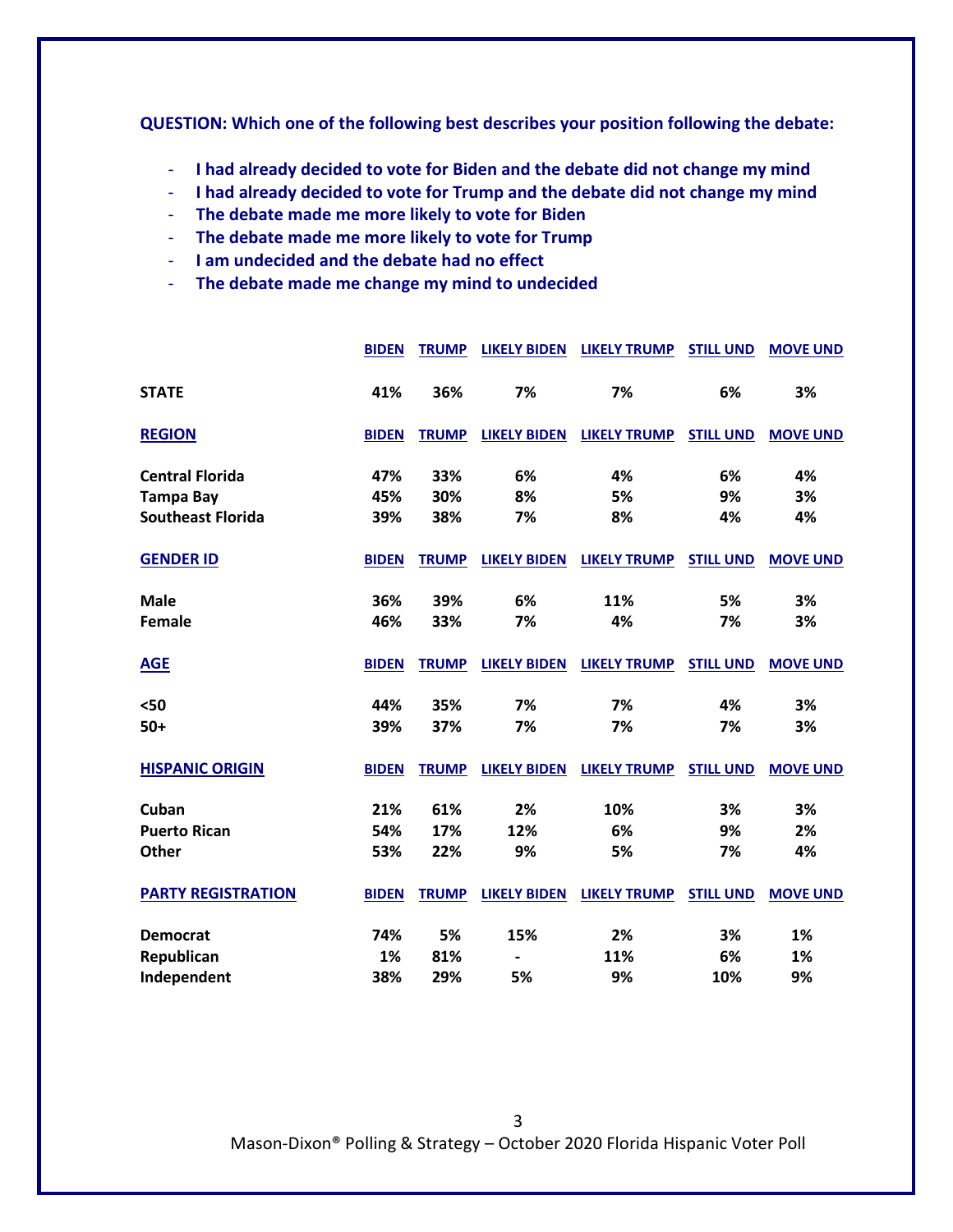**QUESTION: Are you seriously concerned about violence breaking out after the election, or not?**

|                           | <b>YES</b> | $\underline{\mathsf{NO}}$ | <b>NOT SURE</b> |
|---------------------------|------------|---------------------------|-----------------|
| <b>STATE</b>              | 45%        | 49%                       | 6%              |
| <b>REGION</b>             | <b>YES</b> | <b>NO</b>                 | <b>NOT SURE</b> |
| <b>Central Florida</b>    | 50%        | 44%                       | 6%              |
| <b>Tampa Bay</b>          | 45%        | 51%                       | 4%              |
| <b>Southeast Florida</b>  | 42%        | 51%                       | 7%              |
| <b>GENDER ID</b>          | <b>YES</b> | $NO$                      | <b>NOT SURE</b> |
| <b>Male</b>               | 38%        | 55%                       | 7%              |
| <b>Female</b>             | 51%        | 44%                       | 5%              |
| <b>AGE</b>                | <b>YES</b> | NO                        | <b>NOT SURE</b> |
| $50$                      | 45%        | 50%                       | 5%              |
| $50+$                     | 45%        | 48%                       | 7%              |
| <b>HISPANIC ORIGIN</b>    | <b>YES</b> | NO                        | <b>NOT SURE</b> |
| Cuban                     | 39%        | 53%                       | 8%              |
| <b>Puerto Rican</b>       | 58%        | 39%                       | 3%              |
| <b>Other</b>              | 44%        | 50%                       | 6%              |
| <b>PARTY REGISTRATION</b> | <b>YES</b> | $NO$                      | <b>NOT SURE</b> |
| <b>Democrat</b>           | 55%        | 43%                       | 2%              |
| Republican                | 37%        | 56%                       | 7%              |
| Independent               | 38%        | 50%                       | 12%             |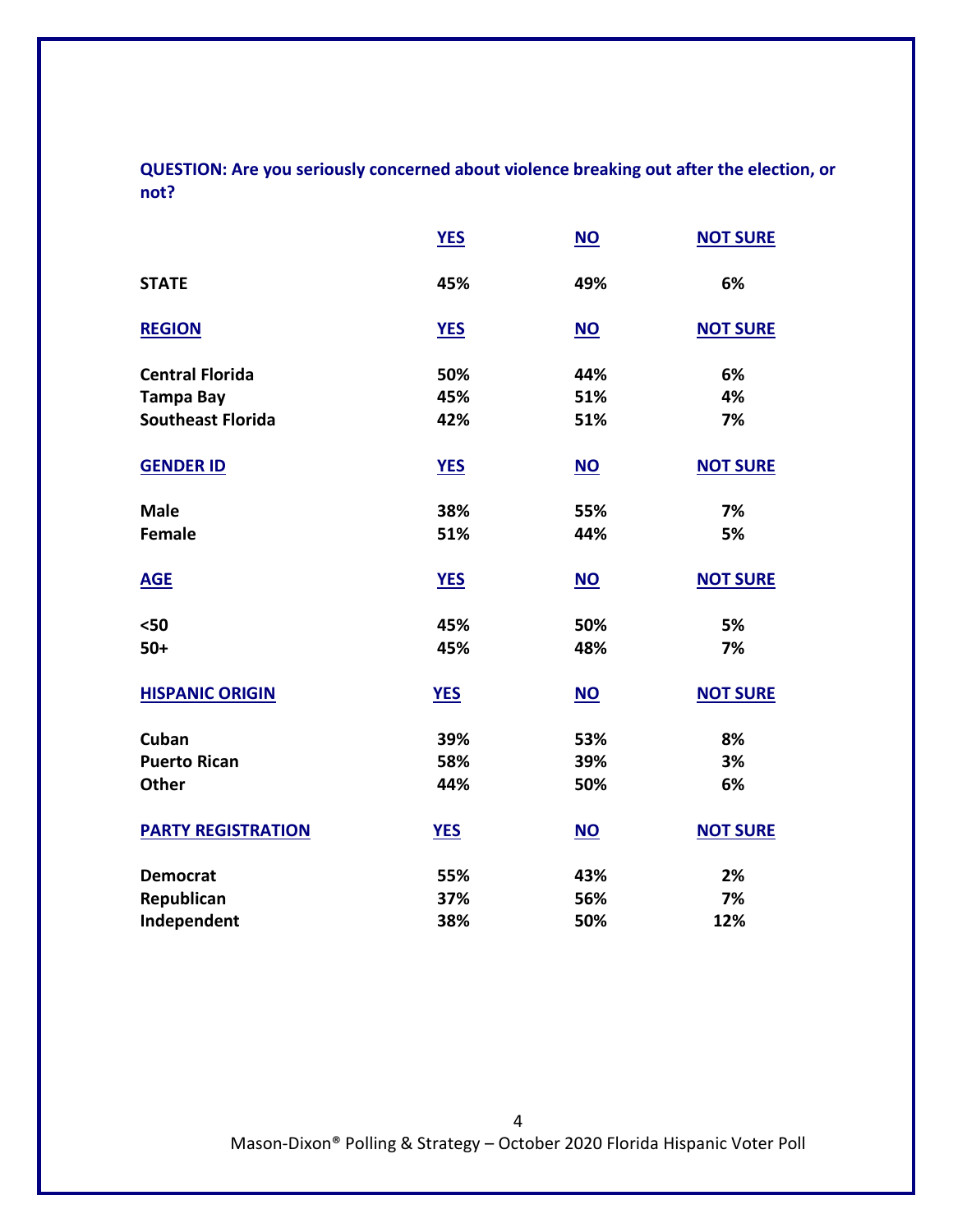**QUESTION: If a vaccine for the coronavirus becomes available with approval from the government and support from scientists, will you immediately get vaccinated, or not?** 

|                           | <b>YES, WILL</b> | <b>NO, WILL NOT</b> | <b>NOT SURE</b> |
|---------------------------|------------------|---------------------|-----------------|
| <b>STATE</b>              | 37%              | 52%                 | 11%             |
| <b>REGION</b>             | <b>YES, WILL</b> | <b>NO, WILL NOT</b> | <b>NOT SURE</b> |
| <b>Central Florida</b>    | 31%              | 55%                 | 14%             |
| <b>Tampa Bay</b>          | 36%              | 53%                 | 11%             |
| <b>Southeast Florida</b>  | 39%              | 51%                 | 10%             |
| <b>GENDER ID</b>          | <b>YES, WILL</b> | <b>NO, WILL NOT</b> | <b>NOT SURE</b> |
| <b>Male</b>               | 39%              | 47%                 | 14%             |
| <b>Female</b>             | 35%              | 57%                 | 8%              |
| <b>AGE</b>                | <b>YES, WILL</b> | <b>NO, WILL NOT</b> | <b>NOT SURE</b> |
| $50$                      | 34%              | 57%                 | 9%              |
| $50+$                     | 39%              | 48%                 | 13%             |
| <b>HISPANIC ORIGIN</b>    | <b>YES, WILL</b> | <b>NO, WILL NOT</b> | <b>NOT SURE</b> |
| Cuban                     | 52%              | 37%                 | 11%             |
| <b>Puerto Rican</b>       | 26%              | 61%                 | 13%             |
| <b>Other</b>              | 29%              | 61%                 | 10%             |
| <b>PARTY REGISTRATION</b> | <b>YES, WILL</b> | <b>NO, WILL NOT</b> | <b>NOT SURE</b> |
| <b>Democrat</b>           | 29%              | 61%                 | 10%             |
| Republican                | 47%              | 42%                 | 11%             |
| Independent               | 38%              | 49%                 | 13%             |

Mason-Dixon® Polling & Strategy – October 2020 Florida Hispanic Voter Poll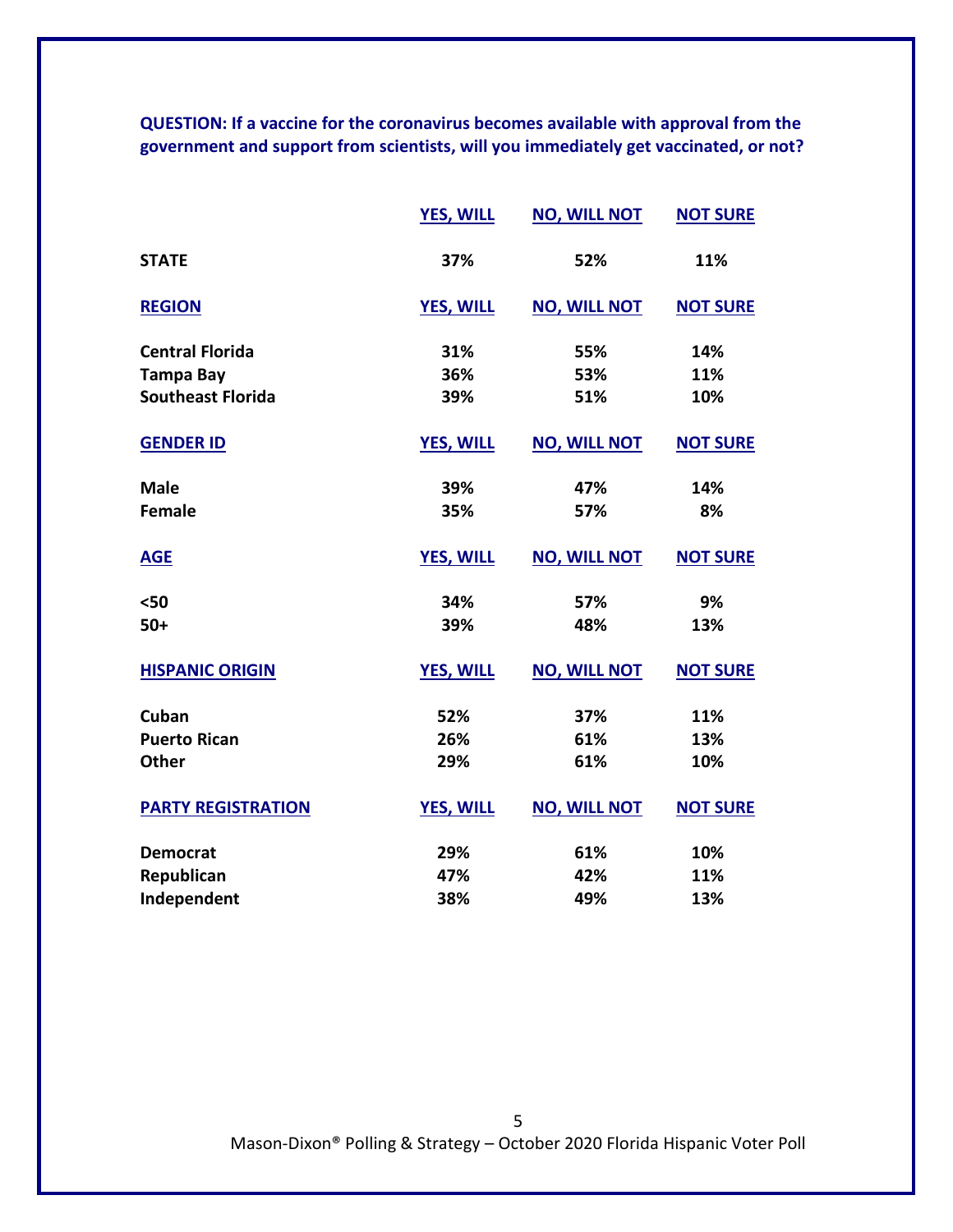**QUESTION: Which one of the following comes closest to your view: (ORDER ROTATED)**

- **The coronavirus is still very dangerous and serious protective measures still need to be taken. It is too soon to re-open classroom teaching and many businesses.**
- **The coronavirus is not as dangerous as it was earlier this year, as there are more effective treatments available. It is time to re-open schools and businesses.**

|                           | <b>TOO SOON</b> | <b>RE-OPEN</b> | <b>NOT SURE</b> |
|---------------------------|-----------------|----------------|-----------------|
| <b>STATE</b>              | 55%             | 37%            | 8%              |
| <b>REGION</b>             | <b>TOO SOON</b> | <b>RE-OPEN</b> | <b>NOT SURE</b> |
| <b>Central Florida</b>    | 53%             | 35%            | 12%             |
| <b>Tampa Bay</b>          | 56%             | 39%            | 5%              |
| <b>Southeast Florida</b>  | 58%             | 35%            | 7%              |
| <b>GENDER ID</b>          | <b>TOO SOON</b> | <b>RE-OPEN</b> | <b>NOT SURE</b> |
| <b>Male</b>               | 47%             | 45%            | 8%              |
| <b>Female</b>             | 62%             | 30%            | 8%              |
| <b>AGE</b>                | <b>TOO SOON</b> | <b>RE-OPEN</b> | <b>NOT SURE</b> |
| $50$                      | 56%             | 37%            | 7%              |
| $50+$                     | 54%             | 37%            | 9%              |
| <b>HISPANIC ORIGIN</b>    | <b>TOO SOON</b> | <b>RE-OPEN</b> | <b>NOT SURE</b> |
| Cuban                     | 37%             | 56%            | 7%              |
| <b>Puerto Rican</b>       | 63%             | 29%            | 8%              |
| <b>Other</b>              | 69%             | 23%            | 8%              |
| <b>PARTY REGISTRATION</b> | <b>TOO SOON</b> | <b>RE-OPEN</b> | <b>NOT SURE</b> |
| <b>Democrat</b>           | 79%             | 14%            | 7%              |
| Republican                | 29%             | 64%            | 7%              |
| Independent               | 50%             | 38%            | 12%             |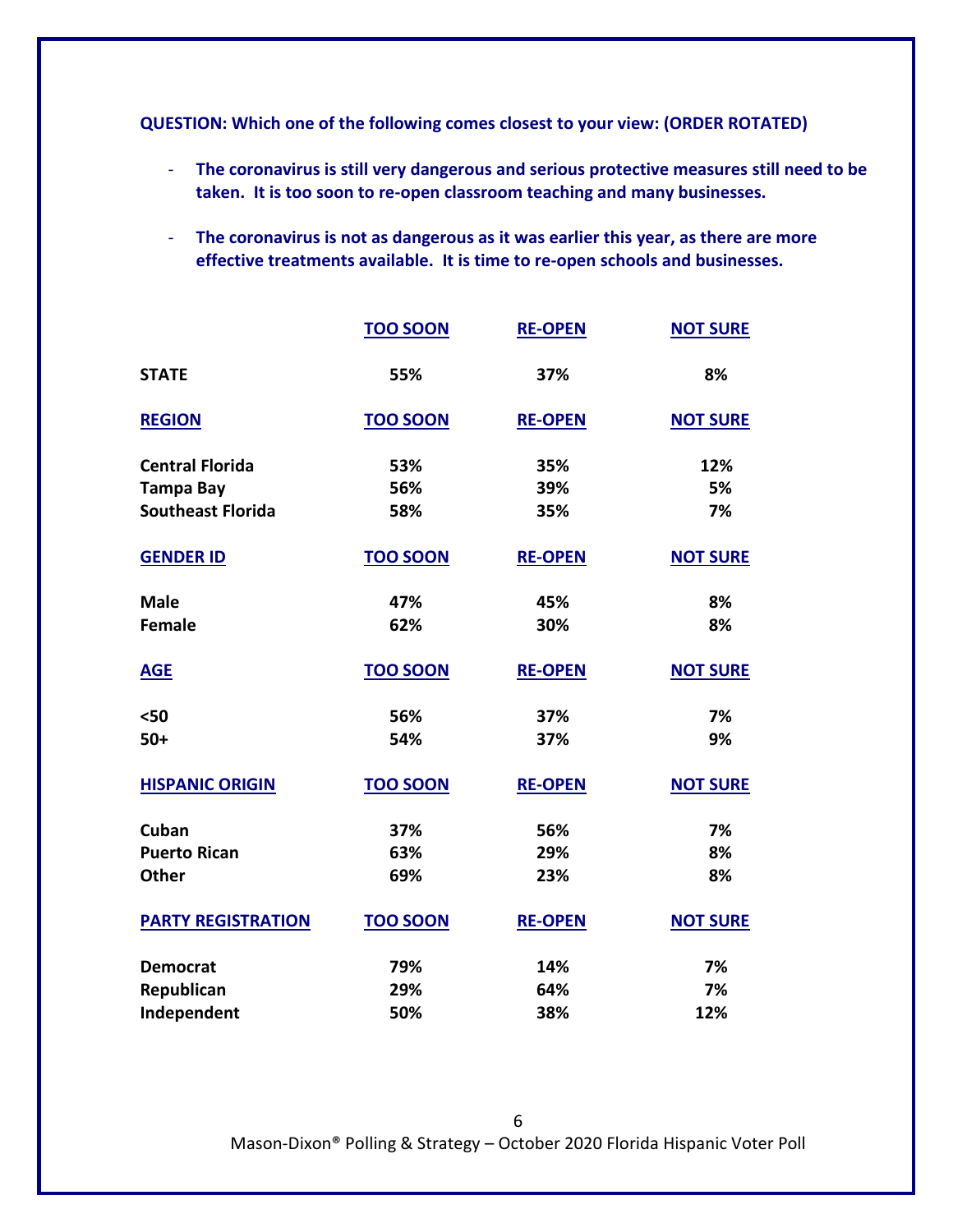**QUESTION: If the U.S. Supreme Court strikes down the Affordable Care Act, also known as Obamacare, do you believe that you will lose your health insurance, or not?**

|                           | <b>YES, WILL</b> | <b>NO, WILL NOT</b> | <b>NOT SURE</b> |
|---------------------------|------------------|---------------------|-----------------|
| <b>STATE</b>              | 14%              | 78%                 | 8%              |
| <b>REGION</b>             | <b>YES, WILL</b> | <b>NO, WILL NOT</b> | <b>NOT SURE</b> |
| <b>Central Florida</b>    | 13%              | 77%                 | 10%             |
| <b>Tampa Bay</b>          | 17%              | 74%                 | 9%              |
| <b>Southeast Florida</b>  | 15%              | 78%                 | 7%              |
| <b>GENDER ID</b>          | <b>YES, WILL</b> | <b>NO, WILL NOT</b> | <b>NOT SURE</b> |
| <b>Male</b>               | 8%               | 83%                 | 9%              |
| <b>Female</b>             | 19%              | 74%                 | 7%              |
| <b>AGE</b>                | <b>YES, WILL</b> | <b>NO, WILL NOT</b> | <b>NOT SURE</b> |
| $50$                      | 18%              | 72%                 | 10%             |
| $50+$                     | 11%              | 83%                 | 6%              |
| <b>HISPANIC ORIGIN</b>    | <b>YES, WILL</b> | <b>NO, WILL NOT</b> | <b>NOT SURE</b> |
| Cuban                     | 8%               | 86%                 | 6%              |
| <b>Puerto Rican</b>       | 19%              | 72%                 | 9%              |
| <b>Other</b>              | 17%              | 74%                 | 9%              |
| <b>PARTY REGISTRATION</b> | <b>YES, WILL</b> | <b>NO, WILL NOT</b> | <b>NOT SURE</b> |
| <b>Democrat</b>           | 21%              | 72%                 | 7%              |
| Republican                | 2%               | 90%                 | 8%              |
| Independent               | 17%              | 72%                 | 11%             |